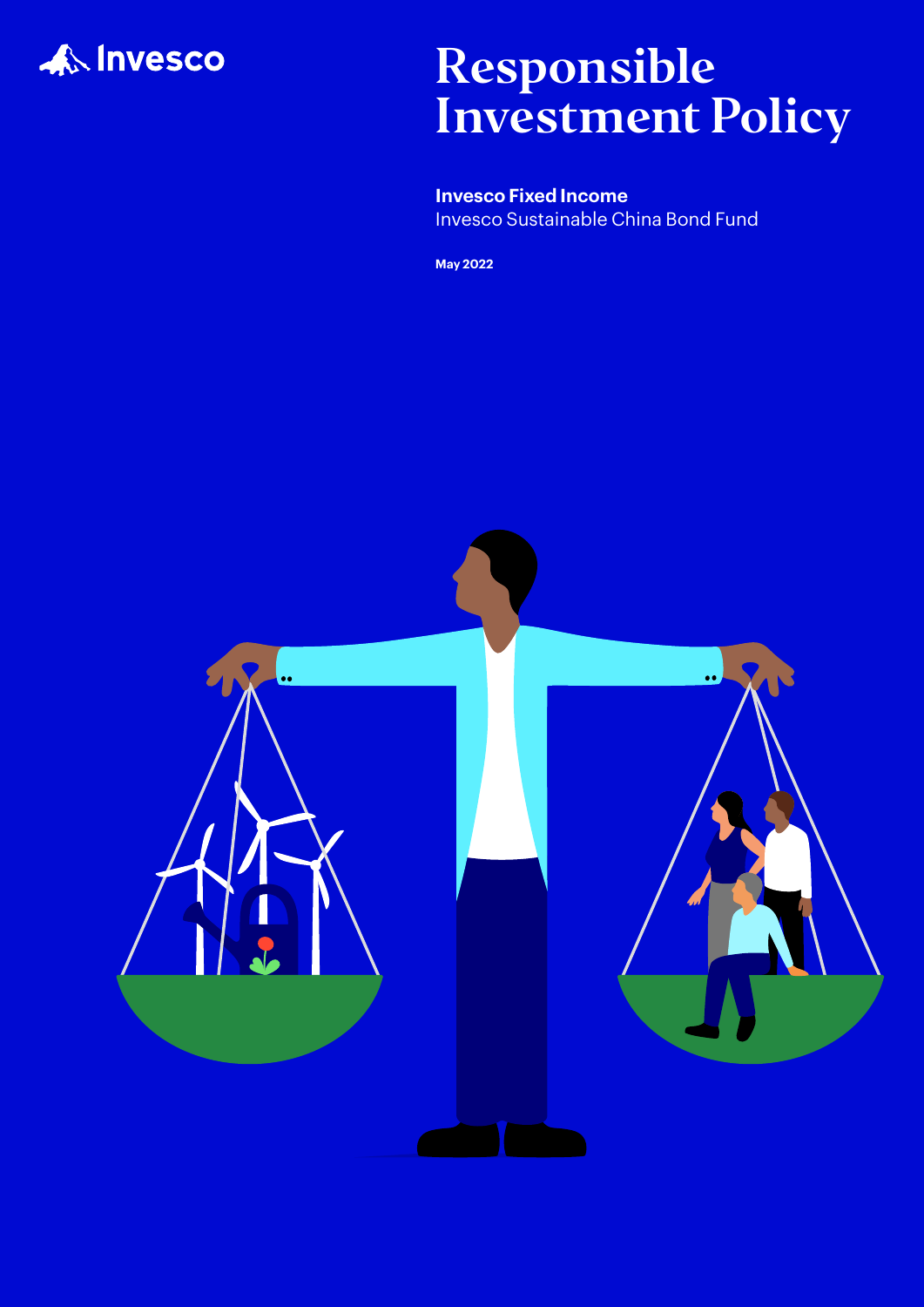# <span id="page-1-0"></span>Executive Summary

The Invesco Sustainable China Bond Fund (the fund) applies a rigorous ESG framework to guide its active investments in its investible universe. Its ESG approach combines sector exclusions, carbon emission consideration and the selection of issuers with stronger ESG characteristics compared to their sector peers. The fund focuses on total return and target to achieve 4% annualized yield on a long term basis by primarily investing in bonds issued by Chinese issuers.

The fund is comprehensively supported by Invesco's global ESG resources and infrastructure. Proprietary ESG Grades are an integral part of the fundamental credit research process helping to ensure that the portfolio's progressive investment mandate is delivered. Coordination on engagement topics and oversight are provided by Invesco's Global ESG team (the ESG team).

#### **Contents**

- **02** [Executive Summary](#page-1-0)
- **03** [How ESG is integrated into](#page-2-0)  [the investment process](#page-2-0)  [at Invesco Fixed Income](#page-2-0)
- **10** [Key ESG elements reflected](#page-8-0)  [in the Invesco Sustainable](#page-8-0)  [China Bond Fund](#page-8-0)
- **14** [Overview of the investment](#page-12-0)  [process for the fund](#page-12-0)
- **16** [Fund Facts](#page-14-0)

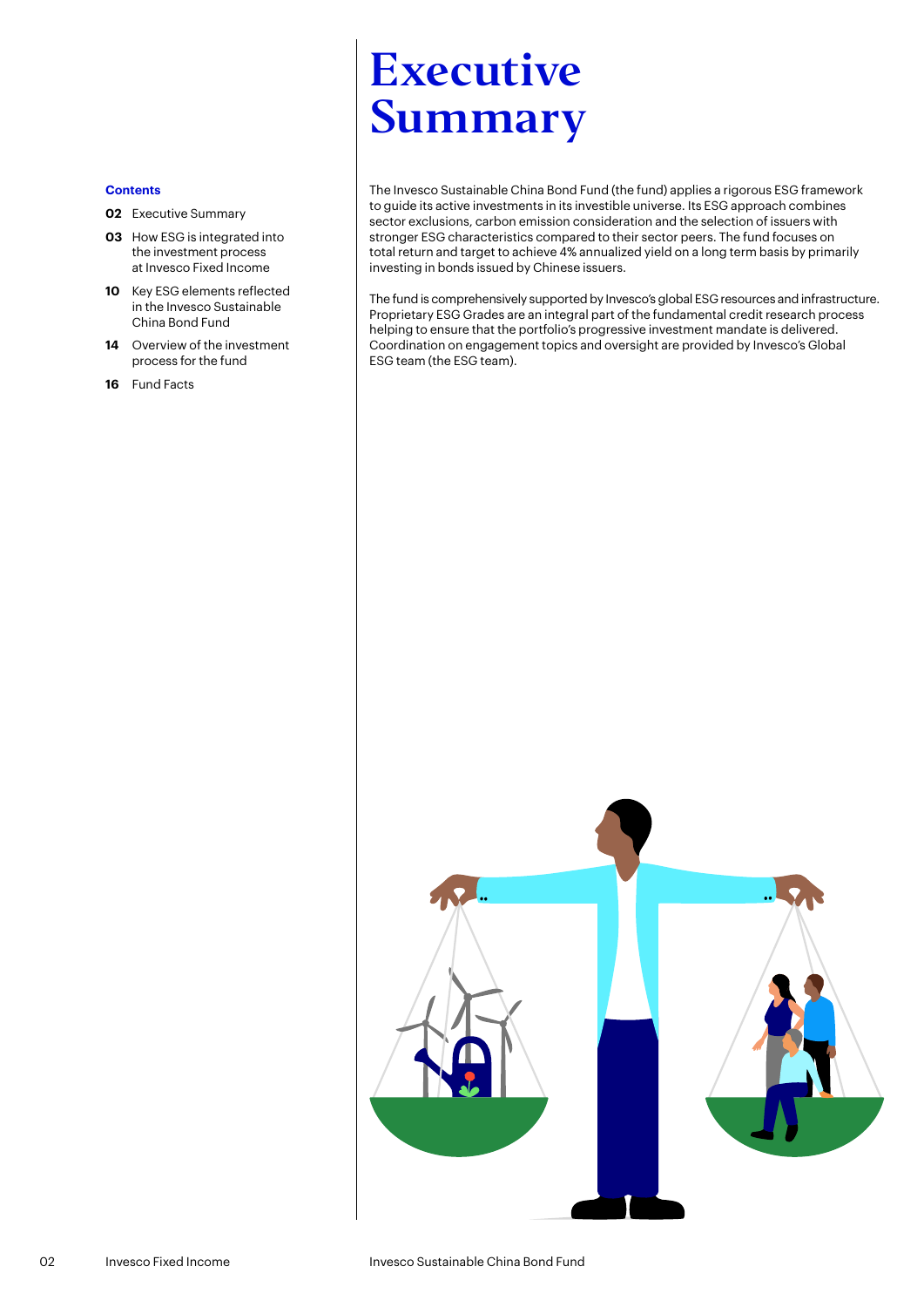## <span id="page-2-0"></span>**ESG overview**

The Invesco Fixed Income (IFI) team's investment approach emphasises proprietary research and focuses on fundamental valuation to support the active management of our clients' portfolios. ESG integration is strongly consistent with this investment focus. IFI has chosen to integrate ESG analysis into its investment process because it believes that investment risk management is improved by evaluating issuers in a structured manner across these additional dimensions and ultimately, risk-adjusted returns can be enhanced for all clients. ESG integration can also enhance returns through the identification of sustainability-linked opportunities.

Developing an independent, proprietary view on each corporate issuer's performance across environmental, social and governance factors is the core objective of IFI's approach. To this end, IFI seeks to deliver on this mandate through investments in its platform, processes and people.

The fixed income landscape is wide and varied. It encompasses securities issued by countries, securitised debt, loans undertaken by private companies and many other forms of assets. Geographical, structural and regulatory differences mean that data availability, ESG awareness and management engagement levels are highly diverse. As a result, while our underlying approach to ESG remains constant, the path to arriving at an ESG-based assessment necessarily differs to account for the constraints and challenges of a particular asset class. Our approach follows a structured framework where quantitative measures are just one input used by analysts to arrive at a qualitative assessment of where each issuer stands relative to its global sector peers.

#### **ESG Infrastructure**

We have developed a fully integrated solution for ESG information, which enables our portfolio managers to be ESG aware, with the ability to optimise as required. This has been achieved by connecting the ESG data stored in our research database with our portfolio management system so that PMs can view the ESG metrics as part of their primary workflow in evaluating portfolio risk and constructing trades. This is a combination of IFI proprietary ESG scores and those of recognised ESG rating providers.

#### **Common Principles for ESG Research**

Our approach to ESG is rooted in a belief that evaluating environmental, social and governance criteria leads to better long-term risk-adjusted returns. With this in mind, we look for a combination of **materiality** and **momentum**.

- **Materiality** means being clear about the ESG considerations that have the potential to impact most significantly on an issuer's ability to meet its debt obligations. In keeping with Invesco's overarching approach to responsible investing, we integrate ESG into our fundamental research processes. This benefits our clients by providing an independent assessment of each investment's suitability for strategies, thus complementing ratings from third-party providers or expanding the investable universe for issuers that lack external coverage. In addition, our global standards for research and investment decision-making allow for ESG considerations to be applied across asset classes, thereby enhancing comparability for multisector fixed income portfolios.
- **Momentum** means using our expert analysis to determine which issuers are outpacing their peers in making progress around ESG considerations. We believe that a link may exist between positive momentum in ESG characteristics and improving creditworthiness, which is advantageous for fixed income prices. Importantly, we encourage momentum by engaging with issuers. We work with the ESG team and other experts to engage with issuer management and provide our views on matters such as corporate strategy, transparency, capital allocation and ESG concerns. Again, reflecting Invesco's overall approach, we see active ownership as a vital element of our fiduciary responsibilities.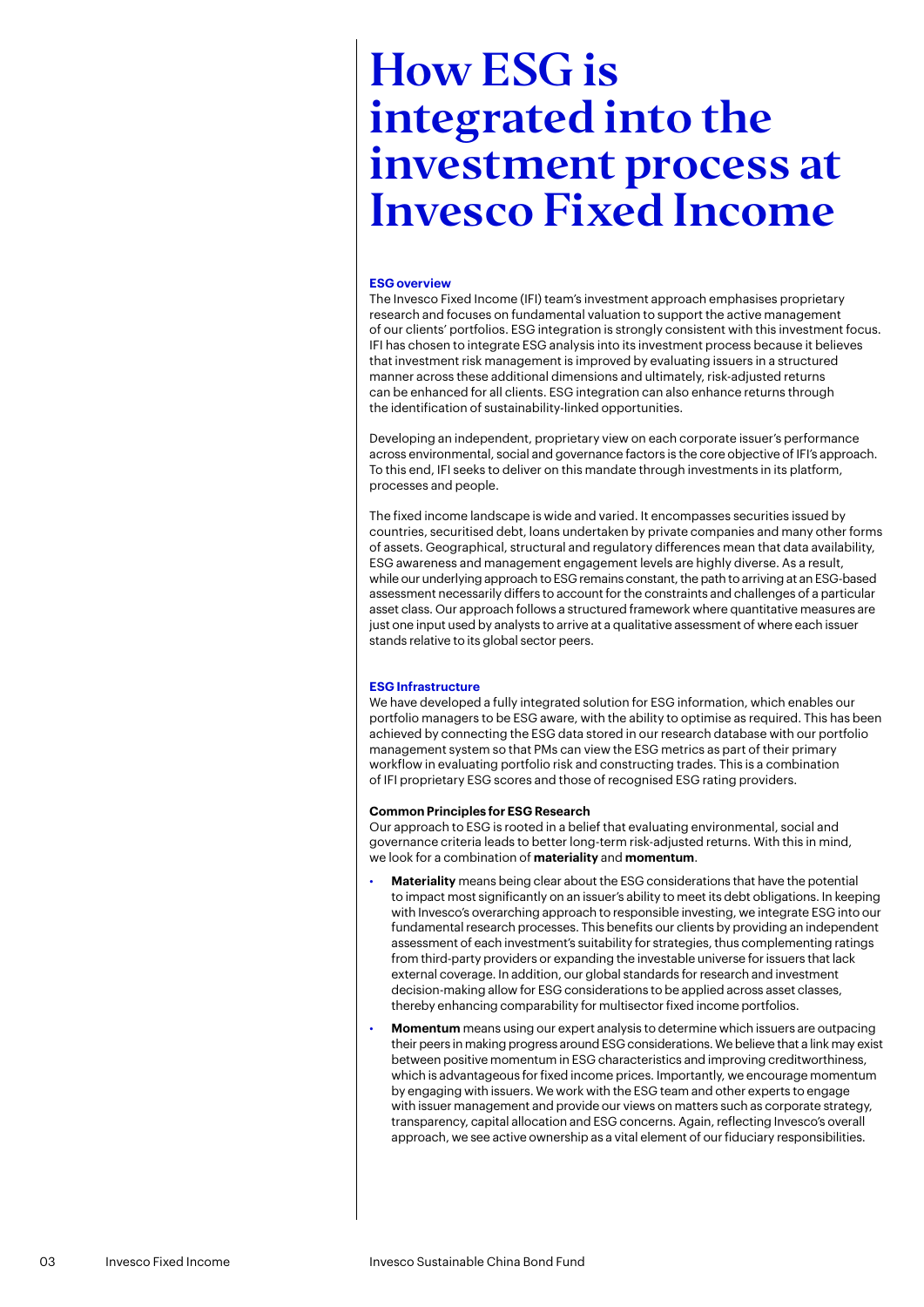# **ESG Grades**

IFI uses a common ESG Grade approach across public fixed income markets in order to ensure clear communication of each issuer's ESG status.

These ratings are typically a function of scores across the three pillars of environmental, social and governance factors. Pillar scores are structured on a 1-5 scale:

- 1. Leading on most areas
- 2. Among sector leaders on some areas with stable/improving trend
- 3. At global sector norms with stable trend or balanced risk factors
- 4. Among sector laggards on some areas with stable/weakening trend
- 5. Lagging on most areas

For our proprietary ESG Grade, the scale definition is as follows:

- A. All pillar scores above the sector median
- B. Majority of pillar scores above the sector median
- C. Balanced pillar scores around the sector median
- D. Majority of pillar scores below the sector median
- E. All pillar scores below the sector median

### **ESG Analysis for Corporate Bonds**

IFI's credit analysts are responsible for evaluating the ESG drivers for the companies that they cover and conducting ESG-based analysis alongside their fundamental financial analysis and as part of their investment recommendation process. Each credit analyst is tasked with publishing an overall ESG Grade for issuers under their coverage. Issuers are scored at environmental, social and governance pillar level which support an overall trend and grade assessment. Oversight is provided through the construct of our Global Corporate Research team with industry sector teams assessing appropriate material risk factors to provide a reference framework. Our analysts are focused on identifying risk factors that could be financially material – these may be common to all industry participants or unique to a specific issuer.

#### **Overview of ESG Grade elements for corporate bonds**

The starting point for ESG assessment is at the industry level. Our Global Sector teams set out common ESG risk factors for each industry, and individual analysts work within this framework on each issuer in their coverage area while also seeking to identify any idiosyncratic ESG risks to which individual issuers might be exposed.

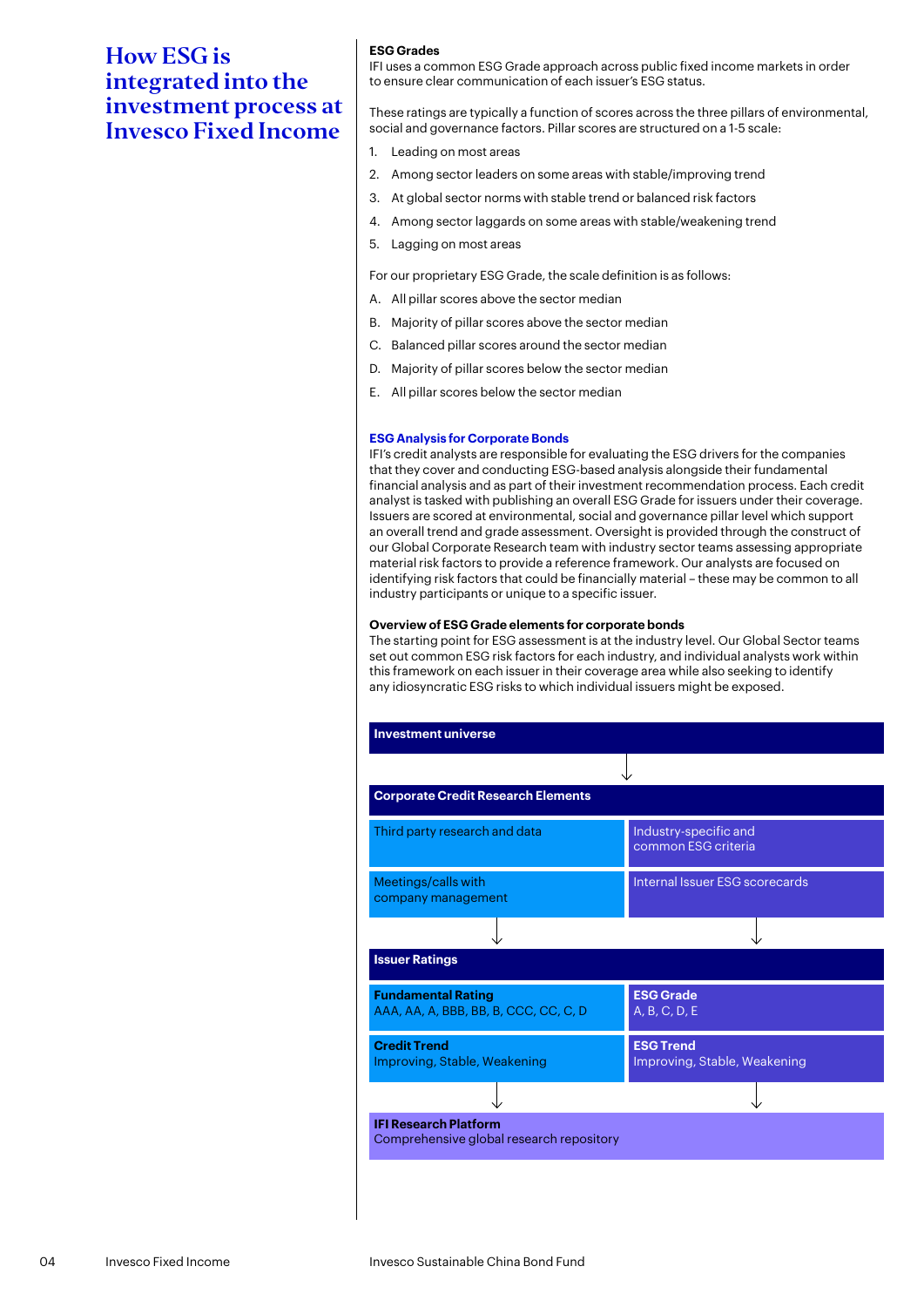# **Example: Standard IFI material risk factors for Financials (if applicable, IFI Standard % limit will apply)**

| <b>Risk factor</b>              | <b>Evaluation</b>                                                                                                                                                                                                                                                                                                                                                                                                                                                                                                                                                                                                                                   | <b>Metrics identified</b>                                                                                                                   |
|---------------------------------|-----------------------------------------------------------------------------------------------------------------------------------------------------------------------------------------------------------------------------------------------------------------------------------------------------------------------------------------------------------------------------------------------------------------------------------------------------------------------------------------------------------------------------------------------------------------------------------------------------------------------------------------------------|---------------------------------------------------------------------------------------------------------------------------------------------|
| <b>Environmental</b>            |                                                                                                                                                                                                                                                                                                                                                                                                                                                                                                                                                                                                                                                     |                                                                                                                                             |
| <b>Environmental commitment</b> | Evaluating a financial company's awareness of<br>the environmental impacts of their business can<br>expose critical environmental and governance risks.<br>From a policy perspective, we like to see companies<br>involved in and become signatories to global efforts<br>and standards. From an operating perspective,<br>we observe lending exposure to projects deemed<br>detrimental to the environment. Positive results<br>here would be expected to reduce earnings volatility<br>and benefiting the environment.                                                                                                                            | Signatory to UN Principles<br>$\bullet$<br>Signatory to Equator<br>Principles<br>Signatory to UN Global<br>Compact                          |
| <b>Social</b>                   |                                                                                                                                                                                                                                                                                                                                                                                                                                                                                                                                                                                                                                                     |                                                                                                                                             |
| Human capital management        | We believe that evaluating how financial companies<br>attract and develop their human capital can expose<br>critical social and governance risks. We prefer<br>companies to have policies that empower employees<br>to speak out against wrongdoings of employees/<br>management. Diversity in management results from<br>successful human capital development. Such policies<br>are likely to result in lower employee turnover, which can<br>lead to improving and less volatile financial performance.                                                                                                                                           | Employee Turnover<br>$\bullet$<br>Percentage<br>Percentage of Women<br>in Management<br><b>Employee Protection</b><br>Whistle Blower Policy |
| Privacy and data security       | Reviewing a company's privacy and data security<br>policies and procedures can expose critical social<br>and governance risks. We seek to understand<br>a company's track record with data breaches,<br>associated costs and resulting management<br>response. Companies should have strong policies<br>and procedures with respect to data security and<br>privacy, which can lead to a reduction in earnings<br>volatility and improved social outcomes.                                                                                                                                                                                          | Data Breaches and policy/<br>$\bullet$<br>actions to address<br>Cybersecurity policy/actions                                                |
| <b>Governance</b>               |                                                                                                                                                                                                                                                                                                                                                                                                                                                                                                                                                                                                                                                     |                                                                                                                                             |
| <b>Business ethics</b>          | We believe reviewing a company's business ethics<br>policies and history can expose critical social and<br>governance risks. We seek to understand a company's<br>value system and its visibility to employees. We also seek<br>to review historical shortcomings and management<br>responses to these situations. Improving business<br>ethics can lead to better governance outcomes<br>and lower earnings volatility.                                                                                                                                                                                                                            | <b>Fraud Prevention</b><br>Whistle Blower<br>hotline usage                                                                                  |
| <b>Board Engagement</b>         | Reviewing the composition and activity of corporate<br>boards can expose critical social and governance risks.<br>We seek to understand how board diversity has evolved<br>and what plans and policies exist to ensure diversity<br>of thought. In addition, we review the independence<br>and activity of the board and ensure proper<br>committee structures exist to guide best practices.                                                                                                                                                                                                                                                       | <b>Board Meeting Frequency</b><br>Percentage of Independent<br><b>Board Members</b><br>Percentage of Women<br>on Board                      |
|                                 | By integrating the assessment of different risk factors across the ESG spectrum into our<br>fundamental research process, our primary goal is to be able to identify ESG risks that<br>may have a potentially material impact on an issuer's ability to service its debt in the<br>future. The ESG process for corporate credit is initially structured at the sector level with<br>each IFI global credit sector team establishing key risk factors under the environmental,<br>social and governance pillars - see financials example above. This provides a common<br>framework for assessing all issuers across our research coverage universe. |                                                                                                                                             |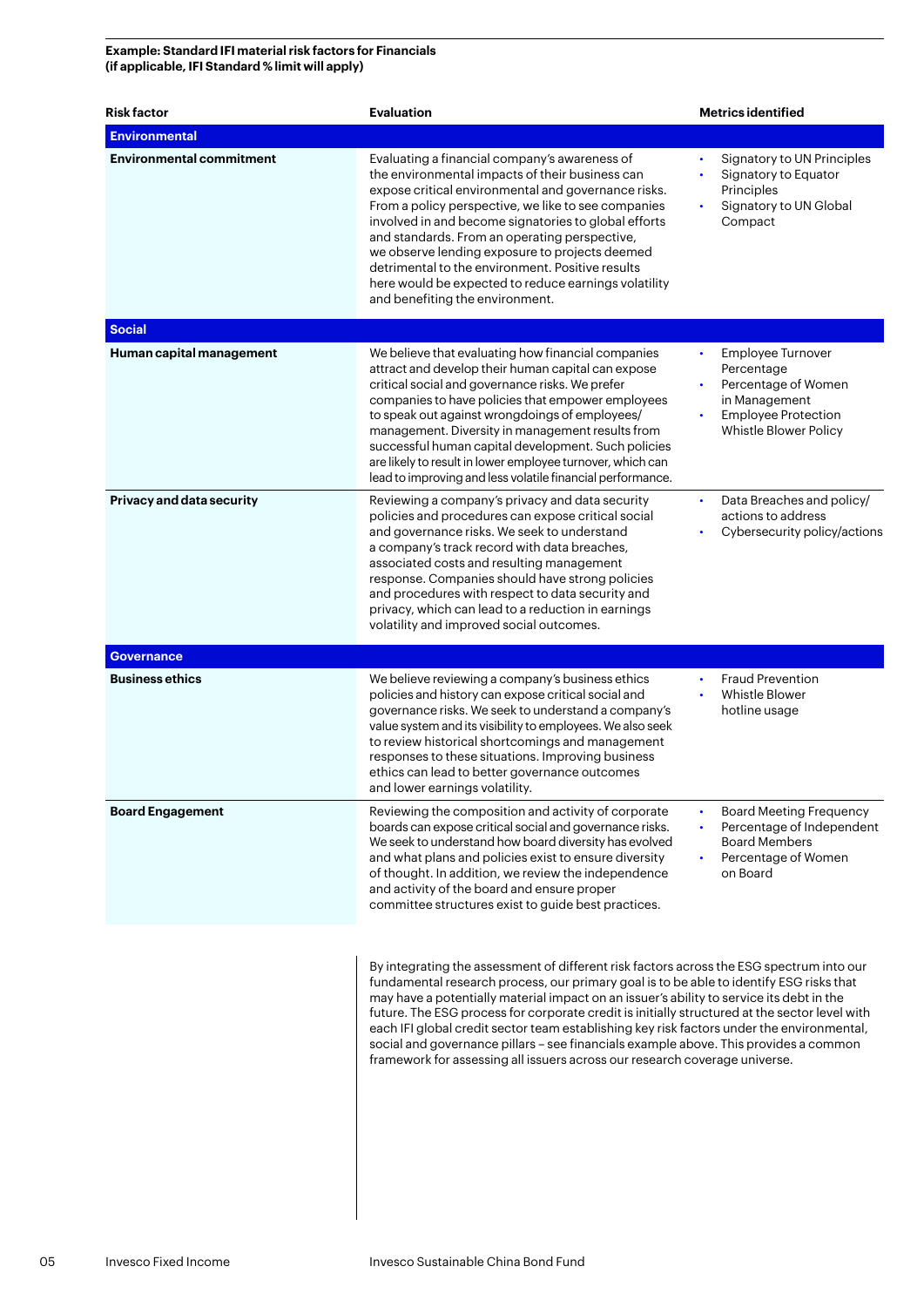# **We select corporates rated by our analysts as already good or improving on ESG**

### **Positive selection** The fund will pursue a progressive approach to issuer selection based on the proprietary ESG research carried out by Invesco Fixed Income's global macro & credit research team



Positive issuer selection framework is designed to tilt the portfolio towards issuers that are rated by our research process as either;

- 1. At or above the median standards of their global sector or
- 2. Are on improving trajectory across their ESG metrics to take into consideration more forward-looking factors on a more timely basis

### **ESG outputs from proprietary issuer research**



Source: Invesco. For illustrative purposes only.

Asian analysts are aware of the unique features of regional ESG development efforts, as well as gaps in data availability, consistency and quality across different regions. IFI Asia credit team's insights allow IFI Asia team's PM to factor in analytical judgements in the final ESG scores for Asia credits and they are not materially different from other regions (US or Europe) while corporates' voluntary disclosures of these data points do vary.

We use third-party research and data to provide broad market context and transparency on ESG issues for analysts. Our research platform collates multiple sources (examples listed below) to present IFI analysts with a comprehensive dashboard of information, which forms a baseline for the proprietary ESG assessment ultimately.

Examples of data sources incorporated:

- MSCI E, S & G Scores, Industry percentiles and weights
- Sustainalytics Risk scores and category summary data
- Global Compact compliance or violation fields (MSCI and Sustainalytics)
- ISS Climate Solutions Scope 1 to 3 emissions and science-based emission targets
- Controversies MSCI & Sustainalytics data feeds

At the issuer level, data availability, disclosure rules and management engagement levels can vary dramatically across each global sector. When placed alongside the fact that issuers themselves have unique features in terms of business models, the weighting of ESG factors in each issuer assessment must be approached with specialist insight. In our research process, the qualitative judgment of the credit analyst is central to determining whether an ESG factor is evolving in a manner that may compromise an issuer's financial indicators and ultimately, its creditworthiness.

While disclosure levels vary greatly by the company due to sector, size and regional factors, these data dashboards can provide a comprehensive picture of each issuer's performance.

Our process also captures data on each issuer's published policies, which can further inform the engagement process and facilitate screening during the investment management process where clients operate with a positive screening on specific policies that are reflective of their sustainability goals.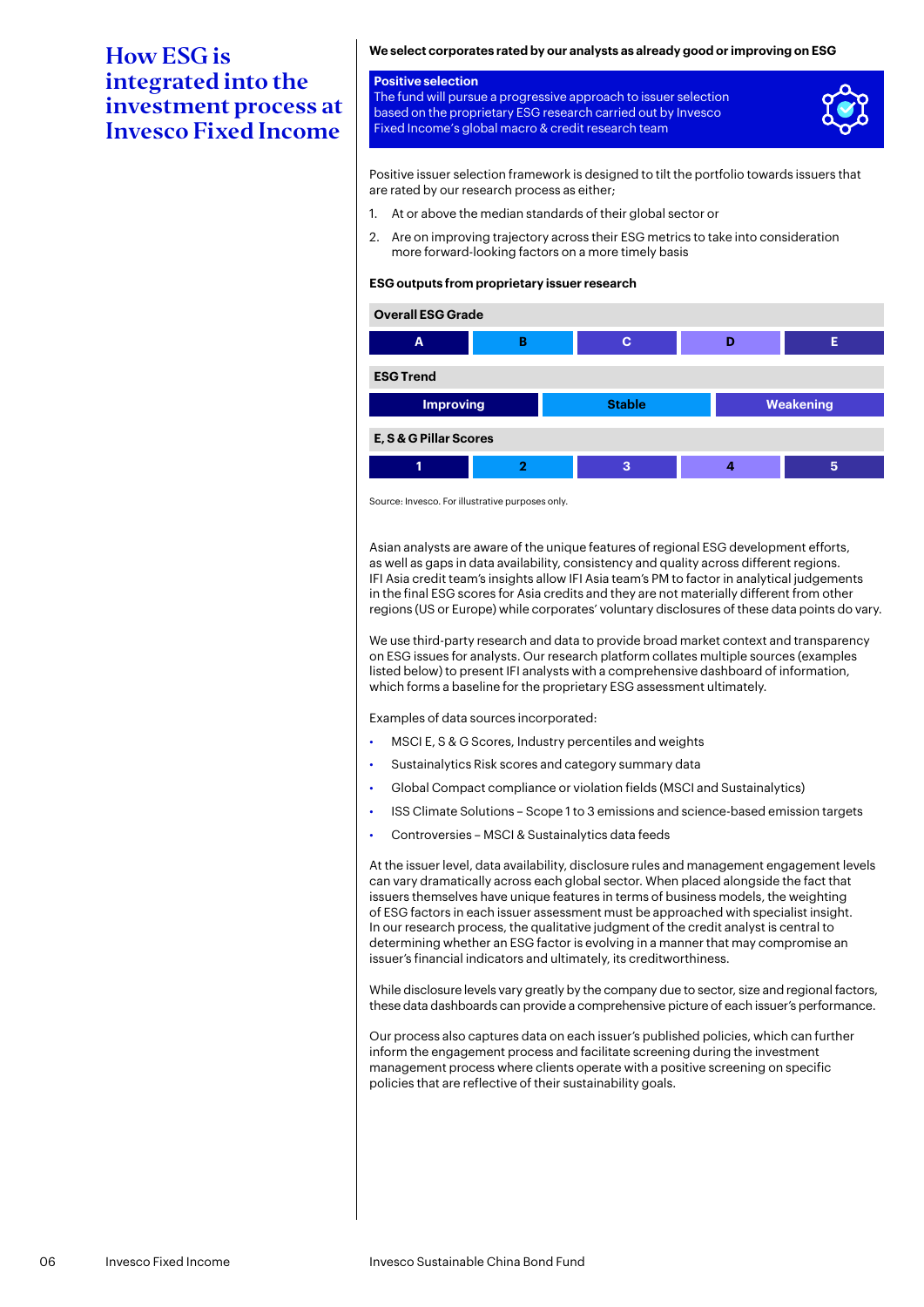# **Engagement with issuers**

We engage directly with companies to better understand their positions and their future intentions. This is carried out tactically by relevant analysts within IFI and strategically with co-ordination through the ESG team.

Invesco has established a global process to ensure that our ESG targeted engagements are a collaboration between the ESG team and the investment teams across Invesco who may have interest in the issuer:

- i. **Internal assessment and coordination** The ESG team consults with the appropriate investors and reviews the ESG Engagement focus list and decides whether to (a) gather feedback on a topic and provide that feedback to an issuer, (b) schedule a call if it is deemed to be necessary, or (c) engage directly and serve as a liaison. The ESG team will set up the calls with investors and issuers when and if a call is deemed necessary. Any ESG engagement meeting is added to a centralized calendar that investment teams can access.
- ii. **Research and follow up** the ESG research team conducts in depth ESG research in preparation for these meetings and discusses with holders across Invesco to ensure that companies are questioned on the key ESG topics. The ESG team writes up an Engagement Report for these meetings and this is shared for all Invesco investors to access.

Invesco is also part of several organisations that facilitate collective dialogue with companies and continues to assess other collective engagements that we would like to be more actively involved in the future:

- We have signed up to Climate Action 100+ and are taking a leading investor role on one company and are taking a participative role at a number (at least 6) of other companies since 2020
- We joined the Investor Tailings Initiative when it was first launched in 2019. We signed the letters sent to over 600 companies and actively participated in meetings with companies and governments to ensure the development of higher standards and to evolve the tools to assess companies.
- Invesco signed the Investor statement on Covid-19, to encourage the business community to take what steps they can to mitigate the social impacts caused by the pandemic. Some of these steps include providing paid leave, prioritizing health and safety, maintaining employment and maintaining supplier relationships. We have been engaging companies on these topics as part of our ongoing 1-1 ESG engagements.

## **ESG analysis output**

For each issuer, there are three outputs from the ESG assessment carried out by the credit analyst.

- 1. ESG Pillar Scores. Pillar scores are structured on a 1 to 5 scale. Issuers which lead on most factors within a pillar and have improving momentum on those factors are assigned a 1 score. By contrast, the worst performing issuers receive a 5 score reflecting lagging performance across the majority of factors.
- 2. Overall ESG Grade. Ratings are expressed on an A to E letter scale. A rated issuers typically will have all pillar scores above their sector median.
- 3. ESG Trend Assessment. Assessed as "Improving", "Stable" or "Weakening" within a forward-looking rolling 12–18 month time horizon.

These outputs are also accompanied by a qualitative ESG assessment written by the analyst, which outlines notable elements contributing to the pillar scores, overall ESG grade and trend assessment. ESG Grades for each issuer are published alongside credit fundamental ratings and security recommendations on IFI's global research platform.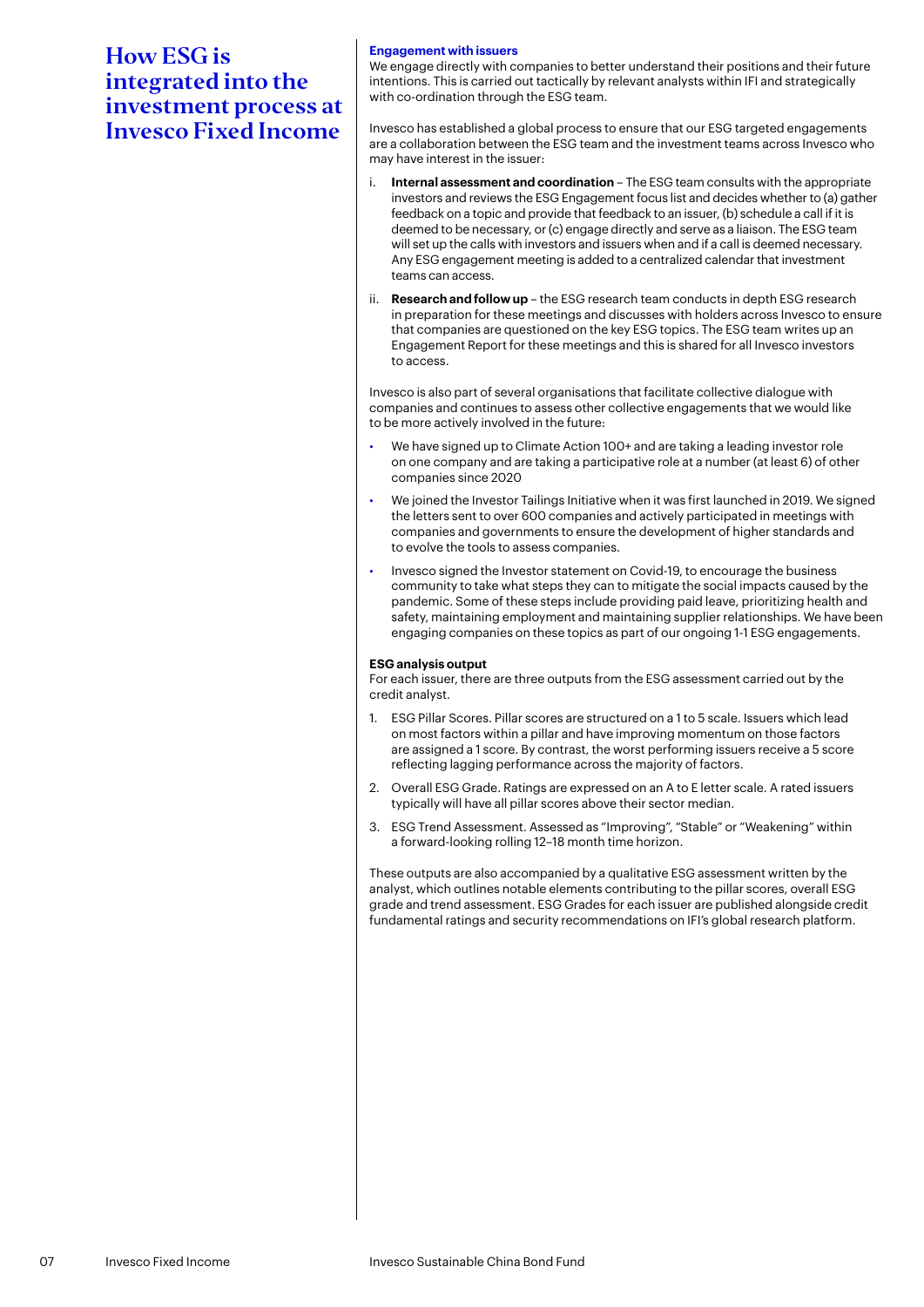# **Assessing Sustainability, Social and Green Bonds**

Sustainability, Social and Green Bonds will be an integral part of the issue selection process for the Invesco Sustainable China Bond Fund.

As sustainability, social and green bonds have seen increased issuance as well as interest from clients, IFI has developed its own specialized templates to aid in analysing bonds in these categories. This facilitates dynamic assessments of primary issuance to take place and timely decision-making on whether to participate for client accounts.

| <b>Philosophy</b>                                                                                                                                          | <b>Criteria for</b><br><b>Green/Social</b>     | <b>Criteria for SLBs</b>                                      | <b>Overall evaluation</b><br>summary    | <b>Review</b>                                                                                                                            |
|------------------------------------------------------------------------------------------------------------------------------------------------------------|------------------------------------------------|---------------------------------------------------------------|-----------------------------------------|------------------------------------------------------------------------------------------------------------------------------------------|
| We assess sustainable<br>bonds against ICMA<br>criteria. We use the UN<br>SDGs to define what can<br>be considered 'green',<br>'social' and 'sustainable'. | Use of proceeds:<br>Score $0 - 4$              | Mapping of KPIs<br>to UN SDGs:<br>Score $0 - 4$               | Total $8 - 10$ :<br>Maximum alignment   | Ongoing assessment<br>to ensure proceeds<br>have been spent in line<br>with proposal at time<br>of issuance and/or KPIs<br>are on track. |
|                                                                                                                                                            | Management<br>of proceeds:<br>Score $0 - 2$    | <b>Difficulty</b><br>of achievement:<br>Score $0 - 2$         | Total $4 - 7$ :<br>Sufficient alignment |                                                                                                                                          |
|                                                                                                                                                            | Reporting:<br>Score $0 - 2$                    | <b>Financial penalty</b><br>for failure:<br>Score $0 - 2$     | Total $0 - 3$ :                         |                                                                                                                                          |
|                                                                                                                                                            | <b>External verification:</b><br>Score $0 - 2$ | <b>External verification</b><br>& reporting:<br>Score $0 - 2$ | Minimum alignment                       |                                                                                                                                          |

Scores are recorded in our research database to provide guidance as to the alignment at the time of issue or purchase. Review occurs on ongoing basis as deemed appropriate.

Source: Invesco. For illustrative purposes only. Subject to change without notice.

Analysts input these scores into our investment research platform to provide portfolio managers with guidance as to the alignment of sustainability bonds at the time of issue and on an ongoing basis as deemed necessary.

#### **ESG implementation in portfolio management**

ESG research stored on our research platform is connected to the portfolio management platform to enable key ESG data to be integrated into the portfolio management workflow. Ratings and ESG metrics can therefore be incorporated into pre-trade compliance assessments, portfolio trade construction and post-trade portfolio analysis.

Dedicated ESG-focused portfolio reviews are in place to complement the existing risk-return portfolio review process. The ESG team leads each review meeting which is attended by IFI portfolio managers, credit research analysts and the fixed income risk team. The scope of the review meeting covers portfolios with ESG objectives and also portfolios without explicit ESG objectives. Portfolios are reviewed in terms of issuer level ESG exposures, carbon data, highest carbon emitters and UN Global Compact compliance.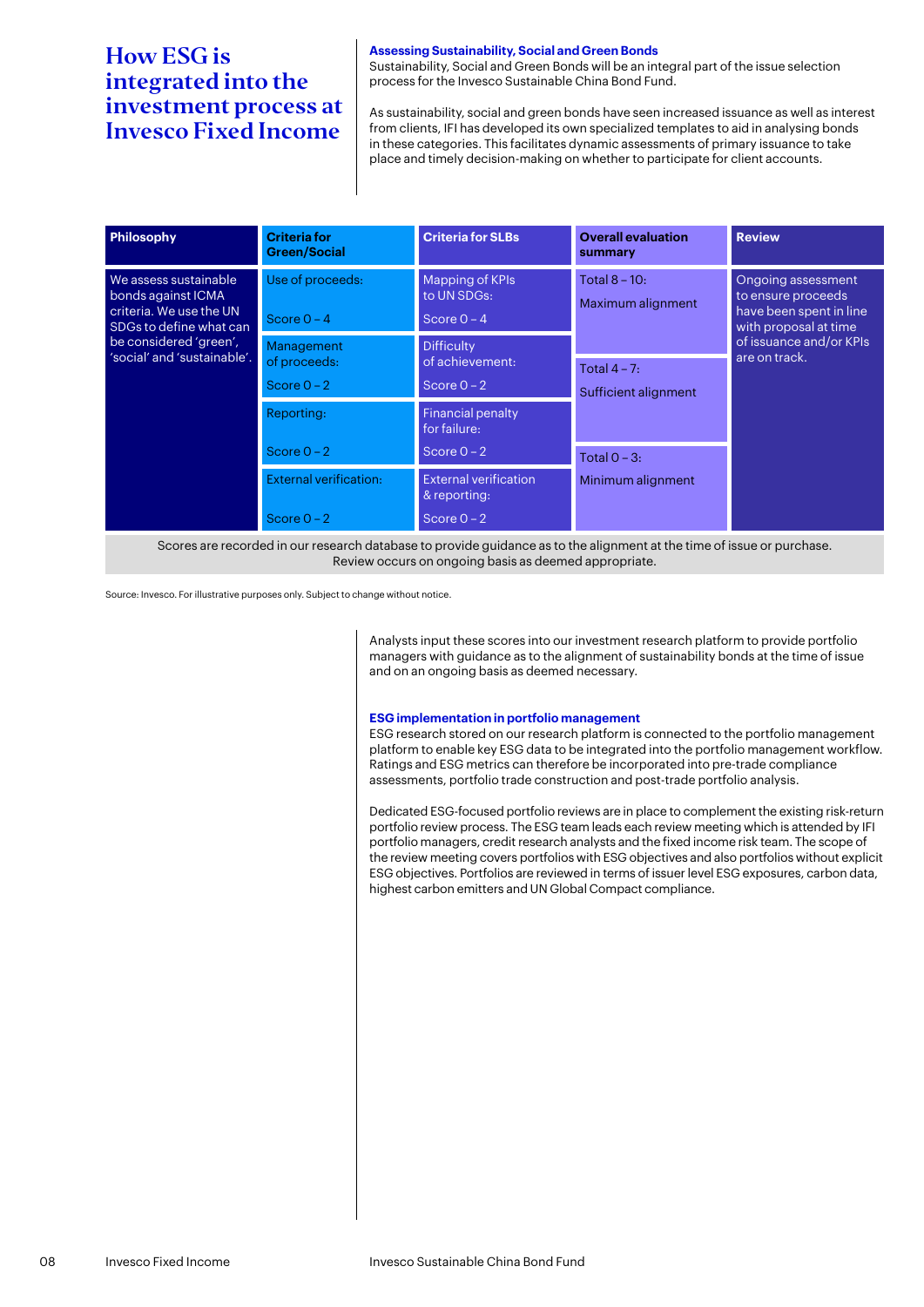<span id="page-8-0"></span>The Invesco Sustainable China Bond Fund actively invests in bonds issued by Chinese issuers. It focuses on total return and uses both top-down and bottom-up approach. In addition to considering the credit fundamentals of each issuer, the investment team also follows a comprehensive ESG framework to guide the bond selection process.

There are four main elements to the ESG framework that will be reflected through the portfolio construction process.

### 1. **Sector exclusions**

Systemically excluding sectors and business activities that are inconsistent with the sustainability or socially responsible objectives.

#### 2. **Positive issuer selection criteria**

Selecting issuers which are assessed as at or above the median standards of their global sector peers or on improving trajectory in terms of addressing environmental, social and governance issues.

#### 3. **Carbon emission consideration**

Intending to build and maintain a portfolio with lower carbon intensity compared to the benchmark: J.P. Morgan Asia Credit China and HK Index.

#### 4. **Sustainability bonds**

Intending to allocate a higher portion of the portfolio into sustainability labelled bonds, such as green bonds, social bonds, sustainability linked bonds etc, than the benchmark.

Exclusion criteria and negative criteria can be used to eliminate issuers that fail to meet certain ESG criteria, while positive criteria can be used to identify companies which are particularly characterised by sustainable economic development, positive products or processes.

By applying these criteria, companies, sectors or countries are excluded from the investment universe which fail to fulfil certain ESG criteria.

These elements are described in more detail below.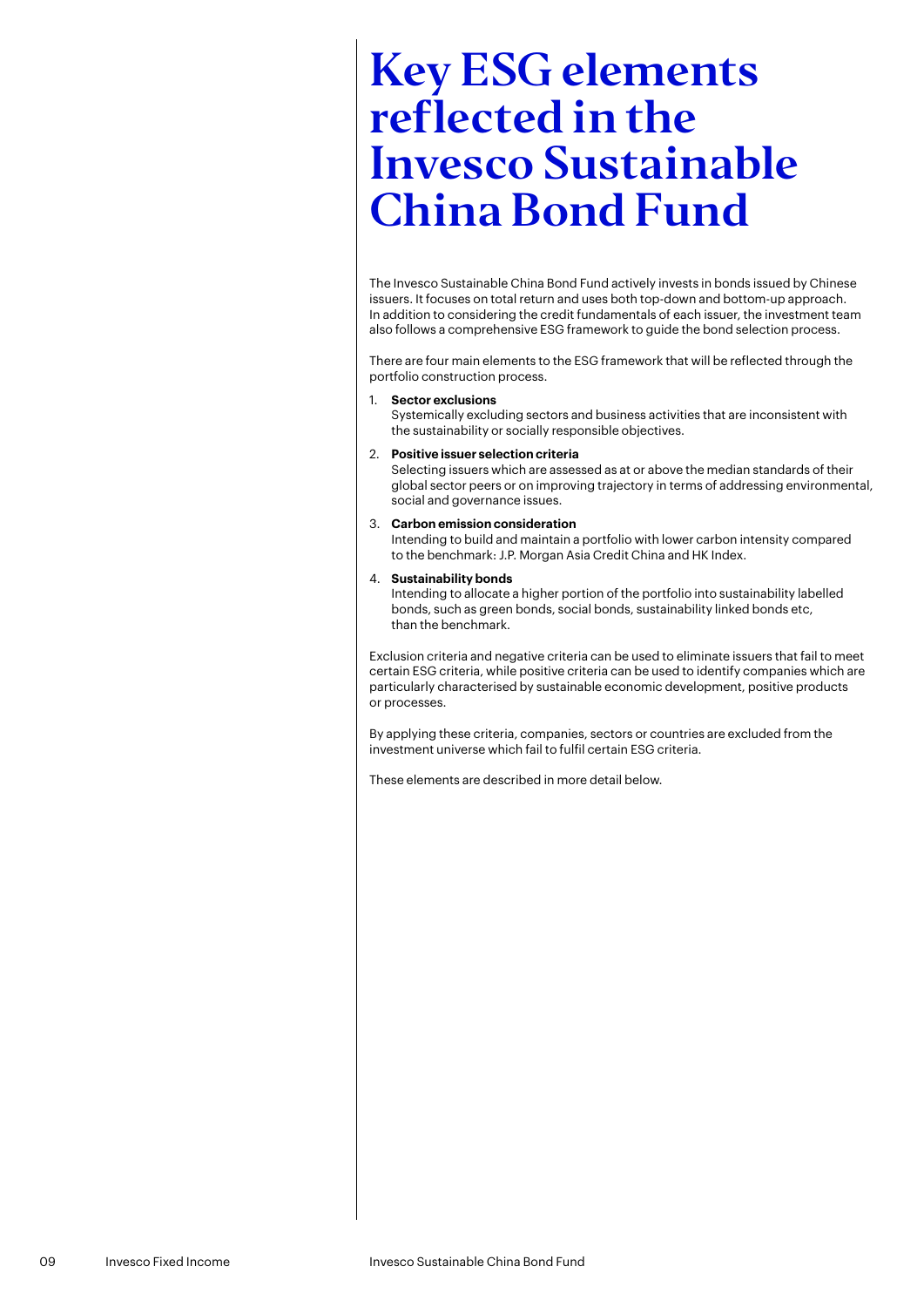# **Sector Exclusions**

The Fund will employ screening to exclude issuers that do not meet the Fund's criteria on a range of other environmental and social metrics. In this context, the Fund uses the following exclusion criteria, applicable to corporate credit, which may evolve over time:

| <b>Controversial Activities</b>                | <b>Measure</b>                                                                                                                                                   | <b>Excluded If</b>                                    |
|------------------------------------------------|------------------------------------------------------------------------------------------------------------------------------------------------------------------|-------------------------------------------------------|
| <b>UN Global Compact</b>                       | Violations of the UN Global Compact principles                                                                                                                   | Assessed as being Not Compliant<br>with any principle |
| Coal                                           | Thermal Coal extraction                                                                                                                                          | >=5% of revenue                                       |
|                                                | Thermal Coal generation                                                                                                                                          | >=10% of revenue                                      |
| <b>Unconventional Oil &amp; Gas extraction</b> | Revenues, production capacity or actual<br>production from 1) Arctic oil & gas<br>exploration extraction, 2) Oil sands<br>extraction, 3) Shale energy extraction | >=5% of revenue<br>on each component                  |
| Weapons                                        | Revenue from illegal & controversial weapons<br>(anti-personnel mines, cluster munition,<br>depleted uranium, biological/chemical weapons etc.)                  | >0% of revenue                                        |
|                                                | <b>Military Contracting Weapons</b>                                                                                                                              | >=5% of revenue                                       |
|                                                | Military Contracting Weapons related<br>products and services                                                                                                    | >=5% of revenue                                       |
|                                                | <b>Small Arms Civilian customers</b><br>(Assault Weapons)                                                                                                        | >=5% of revenue                                       |
|                                                | Small Arms Military / Law Enforcement                                                                                                                            | >=5% of revenue                                       |
|                                                | Small Arms Key Components                                                                                                                                        | >=5% of revenue                                       |
|                                                | Small Arms Retail/Distribution                                                                                                                                   | >=5% of revenue                                       |
|                                                | Companies involved in the manufacture of nuclear<br>warheads or whole nuclear missiles outside of the<br>Non-Proliferation Treaty (NPT)                          | >=0% of revenue                                       |
| <b>Tobacco</b>                                 | Tobacco products production                                                                                                                                      | >=5% of revenue                                       |
|                                                | <b>Tobacco Products Related Products/Services</b>                                                                                                                | >=5% of revenue                                       |
| <b>Cannabis</b>                                | Involved in the recreational cannabis industry                                                                                                                   | >=5% of revenue                                       |
| Gambling                                       | <b>Gambling Operations</b>                                                                                                                                       | >=10% of revenue                                      |
|                                                | <b>Gambling Specialised Equipment</b>                                                                                                                            | >=10% of revenue                                      |
|                                                | Gambling Supporting Products and Services                                                                                                                        | >=10% of revenue                                      |
| <b>Adult Entertainment</b>                     | <b>Adult Entertainment Production</b>                                                                                                                            | >=10% of revenue                                      |
|                                                | <b>Adult Entertainment Distribution</b>                                                                                                                          | >=10% of revenue                                      |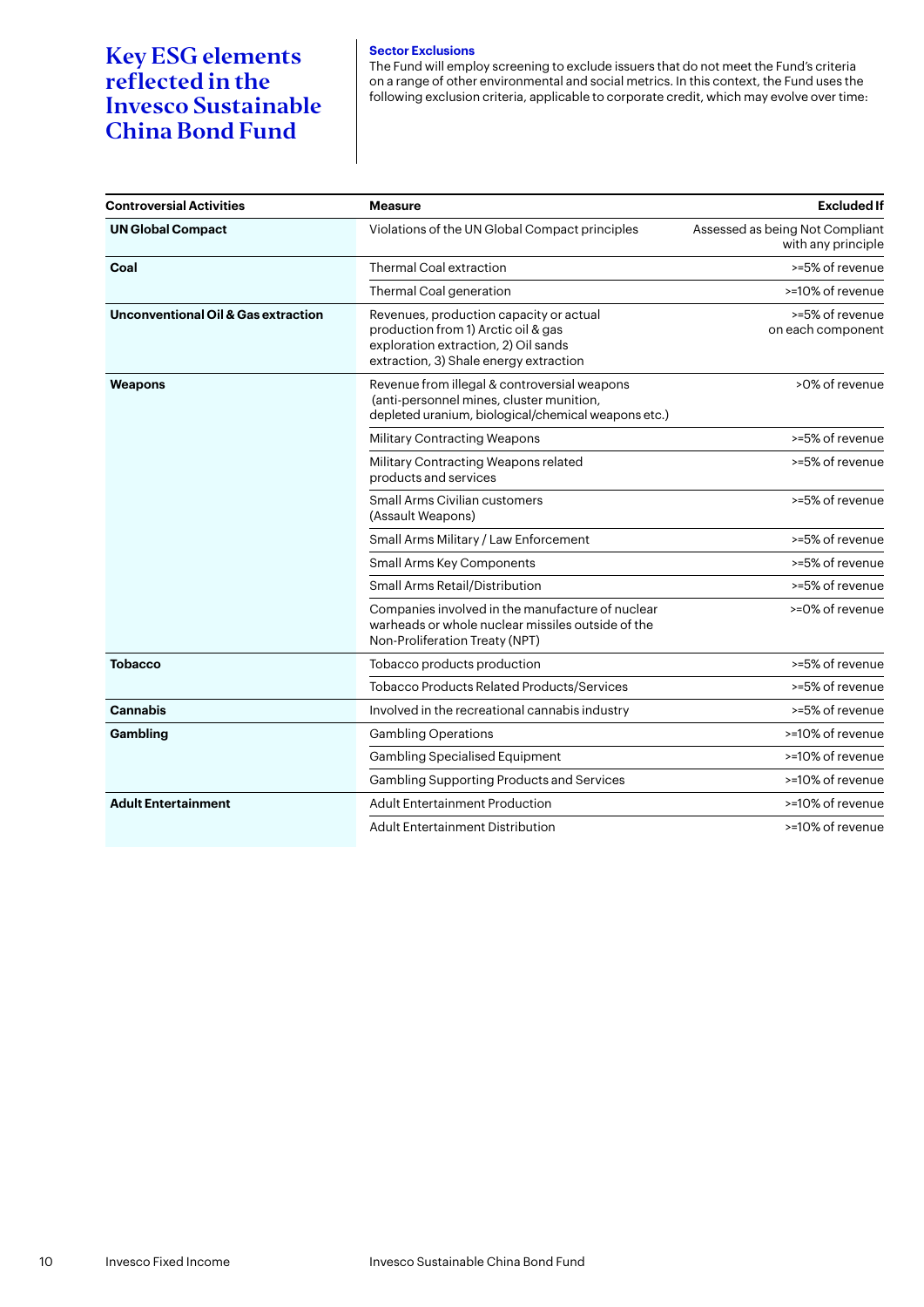### **Positive issuer selection criteria**

Building on the sector exclusions and sector-specific criteria set for permitted sectors, the fund will pursue a progressive approach to issuer selection based on the proprietary ESG research carried out by IFI's global credit research team and apply it to the Asia ESG portfolio administered by the IFI Asia Credit Analyst and PM team. This positive selection framework is designed to tilt the portfolio towards issuers that are rated by our research process as either at or above the standards of their global sector or are on improving trajectory across their ESG metrics.

Issuer selection will focus on companies with a minimum ESG grade of C at time of purchase based on IFI research. Companies with any pillar score of 5 are also excluded. To capture opportunities from positive ESG momentum, a limited allocation to "ESG rising stars" or companies that are currently D graded with Improving trend assessments are permitted.

The ESG status of all fund holdings will be continually monitored by the IFI portfolio management and credit research teams. If a holding has its IFI ESG rating downgraded, it will be reviewed to establish whether continued investment is merited and to set conditions, which if not met, would lead to an orderly disposal.

The Fund will not systematically (structurally and permanently) contain issuer exposures that cannot be evaluated on their sustainability in any way either through our internal or any external methodology.

#### **Emerging Market Sovereigns**

The fund's approach to country selection is based on Invesco proprietary ESG research and recognises the need to balance investment in countries already exhibiting strong sustainability characteristics while also supporting investment in countries that are improving on environmental, social and governance grounds. The fund's country selection framework, therefore, focuses on sovereign issuers that are rated by our research process as either (i) at or above the median standards of their global peers or (ii) are on improving trajectory across their ESG metrics that, if sustained, is likely to place it at or above its median peer.

Issuer selection will therefore focus on sovereigns with a minimum ESG grade of C at time of purchase based on IFI research. To capture opportunities from positive ESG momentum, a limited allocation to "ESG rising stars" or countries that are currently D graded with improving trend assessments are permitted.

## **Carbon emission consideration**

Solving climate change requires us all to work together. As a responsible investor, we would like to take action to combat climate change and its impacts. Invesco Sustainable China Bond Fund is intended to build a portfolio with overall lower carbon intensity compared to traditional China bond investment without sustainable framework, measured by J.P. Morgan Asia Credit China and HK Index.

The investment team will monitor the carbon emission data of the fund and review it on a quarterly basis. It is the investment team's intention to maintain the portfolio carbon intensity lower than that of the benchmark.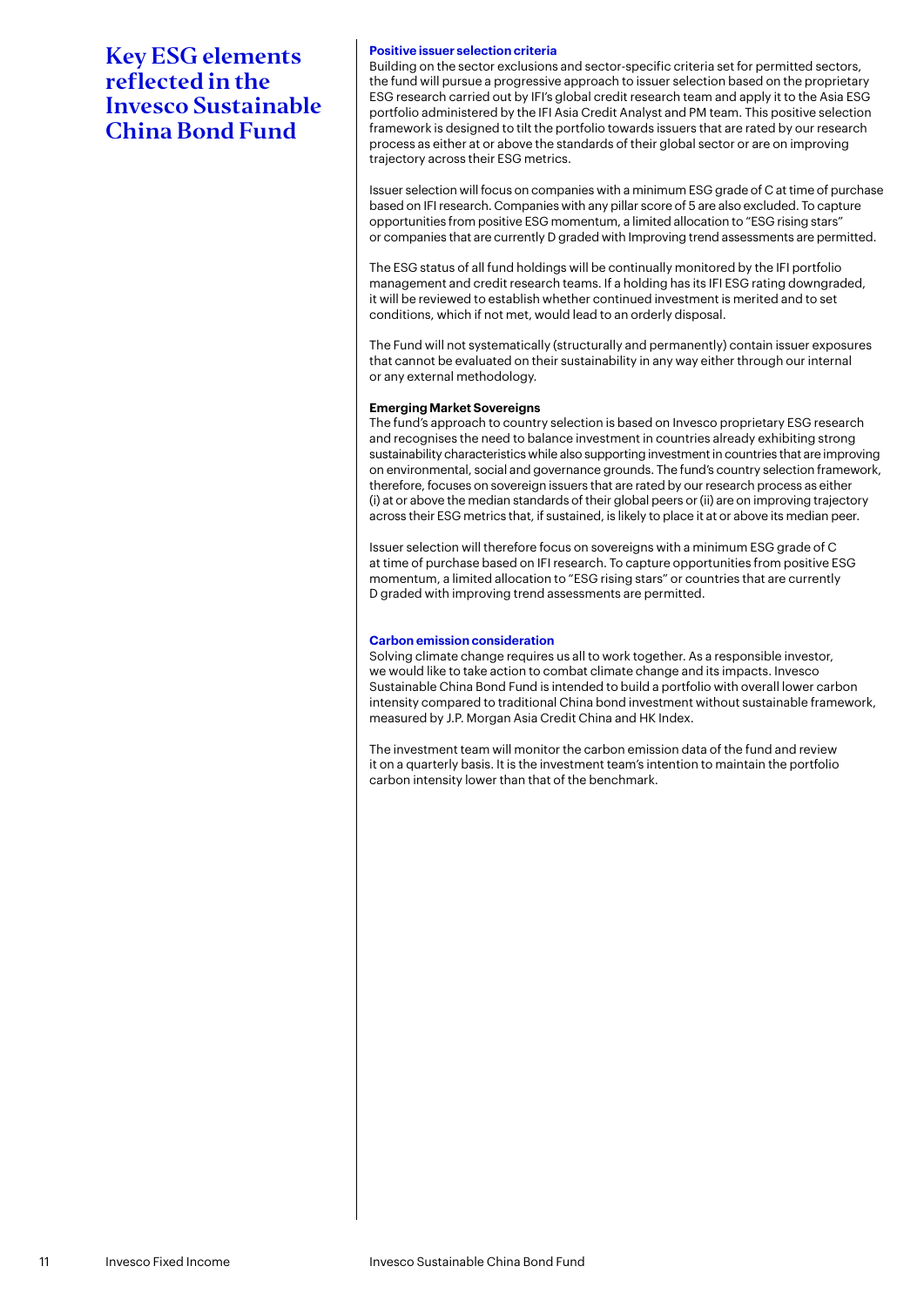## **Sustainability bonds**

We expect continuous rapid growth of the labelled sustainability bond, partly fuelled by global efforts to help fund the response to the pandemic in 2020. The growth of this segment with many issuers bringing inaugural deals in 2020 is set to continue and makes sustainability bonds an increasingly core holding for fixed income investors.

Invesco Sustainable China Bond Fund is intended to invest a higher portion of its NAV into sustainability bonds compared to traditional China bond investment without sustainable framework, measured by J.P. Morgan Asia Credit China and HK Index.

The investment team will monitor the proportion of the sustainability bonds in the fund and review on a quarterly basis. It is the investment team's intention to maintain the portion of sustainability bonds higher than that of the benchmark and the team may use its discretion to adjust the target based on the evolving market structure and environment. The relevant data will be disclosed upon client request on a quarterly basis for transparency purpose.

#### **Additional ESG policy considerations**

#### **Cash management**

Cash or cash equivalent positions in the fund will be held for technical reasons such as providing liquidity to the fund's investors. Money market funds will be held by the fund as they represent the most efficient vehicle for meeting the liquidity needs of investors. However, meeting the broader ESG policy of the fund is not currently possible through money market funds currently available and therefore, investors should note that this technical exception for liquidity exposures will apply.

For the avoidance of doubt, where the fund invests in short-dated instruments (within the fund's objective) issued by individual issuers (for example, bank term deposits) as part of the active investment strategy rather than liquidity position, each issuer will meet the ESG policy outlined above.

#### **Derivatives**

The IFI Asia portfolio managers will use derivatives in the fund for hedging, efficient portfolio management (EPM) and investment position-taking. Derivatives on indices and counterparties used by the Fund will be exempt from the ESG criteria set out above. This includes instruments and counterparties used in the management of the portfolio's duration or yield curve positions, the hedging of non-base currency exposures and the fund's overall credit risk, as well as active investment exposures taken through derivatives. This is not an exhaustive list but the intention is to ensure that efficient management of the portfolio's risks as well as desired investment exposures can be delivered efficiently for investors using exchange-traded and OTC instruments. The investment manager will continue to monitor market developments on sustainability-aligned derivative instruments and will evaluate new instruments as they arise.

The investment manager will continue to monitor market developments on sustainabilityaligned derivative instruments and will evaluate new instruments as they arise.

For the avoidance of doubt, where single name derivatives (i.e. derivatives with a single underlying issuer or asset) are employed, the investment manager will carry out an assessment on the underlying assets to ensure that they are consistent with the ESG policy detailed above.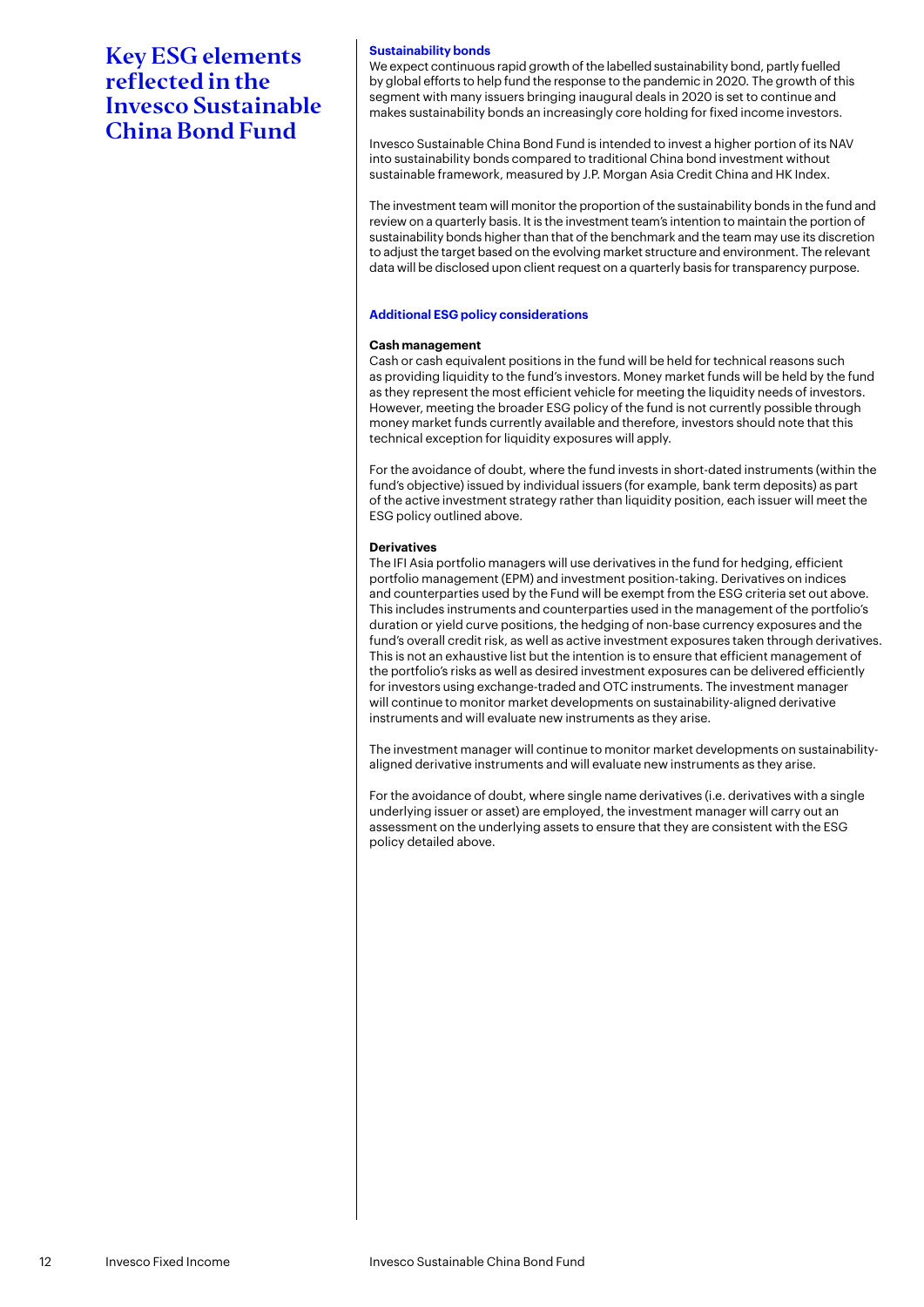# <span id="page-12-0"></span>Overview of the investment process for the fund

The best investment insights come from independent experts, collaborating under a disciplined, yet flexible structure. IFI Asia's investment process integrates macro and credit views into risk positioning, asset allocation views and key themes to guide investing. IFI Asia's portfolio managers combine these views with their own to create optimal portfolios. Together with highly sophisticated risk management techniques, this enables rigorously structured and consistent outcomes and targets solid risk-adjusted returns over the long term.

## **Portfolio construction implements consistent ESG oversight and investment views from across the platform**

| <b>Platform Tool Kit</b> |                                                                                          |                          |                                                                                                                         |                                                  |                                                                                                                         |
|--------------------------|------------------------------------------------------------------------------------------|--------------------------|-------------------------------------------------------------------------------------------------------------------------|--------------------------------------------------|-------------------------------------------------------------------------------------------------------------------------|
|                          |                                                                                          |                          |                                                                                                                         |                                                  |                                                                                                                         |
| 1.                       | <b>Macro Positioning</b>                                                                 | 2.                       | <b>Macro &amp; Credit</b><br><b>Investment Themes</b>                                                                   | З.                                               | <b>Issuer &amp; Security</b><br><b>Selection/Best Ideas</b>                                                             |
|                          | Risk posture<br>Macro risk factor<br>positioning<br>Sector allocation<br>Duration target | $\bullet$<br>٠<br>٠<br>٠ | Structural/Cyclical<br>Region/Country/<br>Industry<br>Capital structure<br>Curve positioning<br><b>ESG</b> based themes | $\bullet$<br>$\bullet$<br>$\bullet$<br>$\bullet$ | Identify winners/<br>avoid losers<br>Liquidity/availability<br>Primary market<br>opportunities<br><b>ESG</b> assessment |
| 4.                       | <b>Portfolio Management</b>                                                              |                          |                                                                                                                         |                                                  |                                                                                                                         |
|                          |                                                                                          |                          |                                                                                                                         |                                                  |                                                                                                                         |
| <b>Client Portfolio</b>  |                                                                                          |                          |                                                                                                                         |                                                  |                                                                                                                         |
|                          |                                                                                          |                          |                                                                                                                         |                                                  |                                                                                                                         |
| 5.                       | <b>ESG Portfolio Oversight</b>                                                           |                          |                                                                                                                         |                                                  |                                                                                                                         |

Source: Invesco. For illustrative purposes only.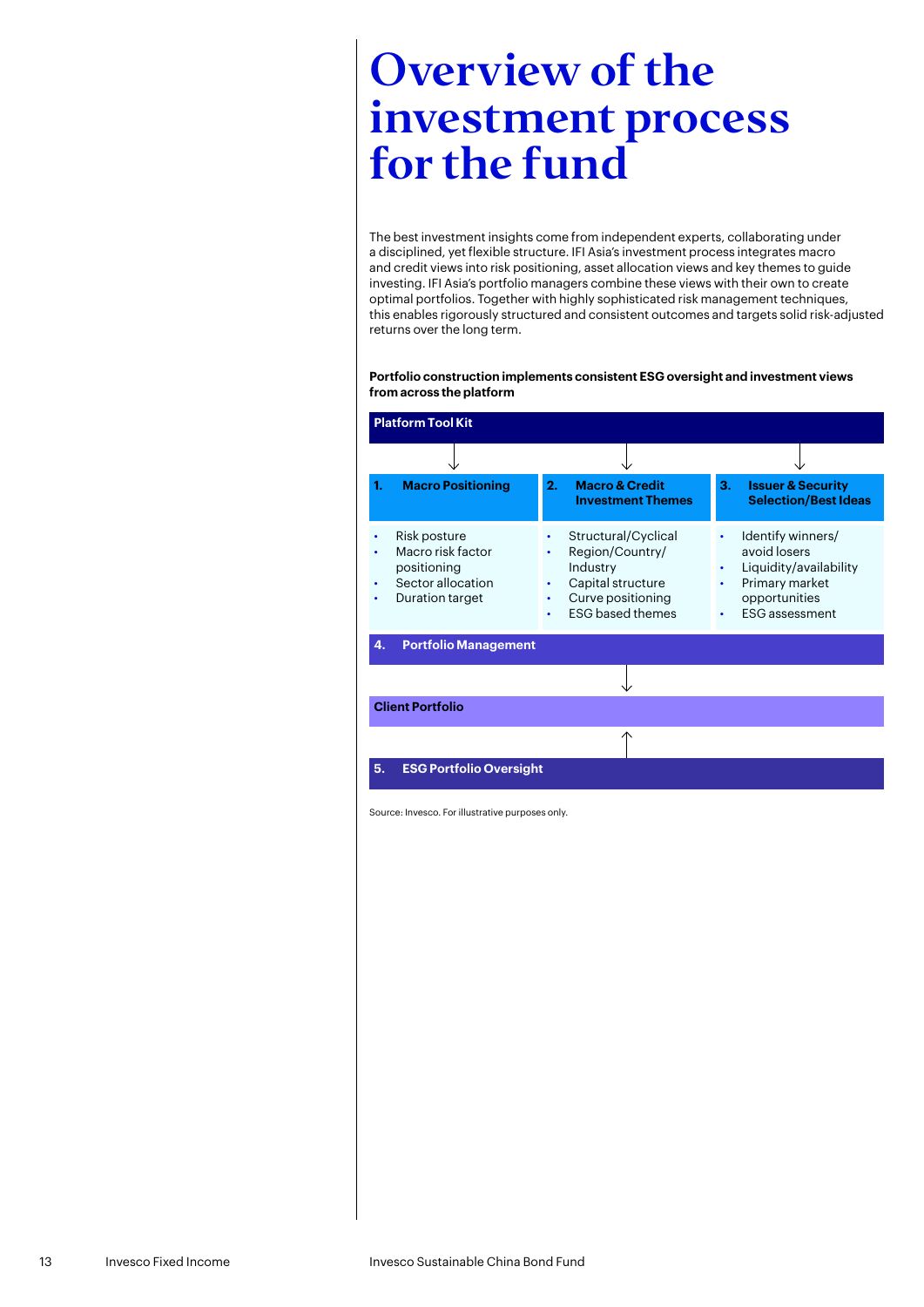| <b>Portfolio Management</b><br>4.                                                                                                                                                                                                                               |                                                                                                                                                                                                                                              |                                                                                                                                                                                                                                                |                                                                                                                  |
|-----------------------------------------------------------------------------------------------------------------------------------------------------------------------------------------------------------------------------------------------------------------|----------------------------------------------------------------------------------------------------------------------------------------------------------------------------------------------------------------------------------------------|------------------------------------------------------------------------------------------------------------------------------------------------------------------------------------------------------------------------------------------------|------------------------------------------------------------------------------------------------------------------|
|                                                                                                                                                                                                                                                                 |                                                                                                                                                                                                                                              |                                                                                                                                                                                                                                                |                                                                                                                  |
| <b>Portfolio Strategy</b>                                                                                                                                                                                                                                       | <b>Portfolio Construction</b>                                                                                                                                                                                                                | <b>Pre-Trade Process</b>                                                                                                                                                                                                                       | <b>Post-Trade Process</b>                                                                                        |
| Define risk parameters<br>using client guidelines<br>- Includes ESG rating<br>objectives and structural<br>requirements<br>Inform positioning with<br>platform views<br>- Risk posture<br>- Risk composition<br>(rates, currency, credit)<br>- Asset allocation | Identify relevant macro<br>$\bullet$<br>& credit themes<br>Collaborate with analysts<br>to select securities<br>Proprietary ESG grades<br>and qualitative assessment<br>Relative value vs. relative<br>$\bullet$<br>ESG score (MSCI and IFI) | Assess & manage risk<br>٠<br>positioning<br>Risk and ESG pillar-based<br>$\overline{\phantom{m}}$<br>metrics<br>- Scenario analysis<br><b>ESG Controversy</b><br>$\equiv$<br>monitoring<br>Risk of ESG downgrade<br>÷<br>Carbon Screening<br>÷ | Review performance<br>attribution<br>Monitoring of changes<br>in Business Involvement.<br>Ratings, Controversies |

Source: Invesco. For illustrative purposes only.

# **Client Portfolio**

| 5.        | <b>ESG Portfolio Oversight</b>                                                                                                         |                                                                                                                                               |                                                                                                                                    |
|-----------|----------------------------------------------------------------------------------------------------------------------------------------|-----------------------------------------------------------------------------------------------------------------------------------------------|------------------------------------------------------------------------------------------------------------------------------------|
|           |                                                                                                                                        |                                                                                                                                               |                                                                                                                                    |
|           | <b>Purpose</b>                                                                                                                         | <b>Attendees</b>                                                                                                                              | <b>Points of discussion</b>                                                                                                        |
| $\bullet$ | Discuss significant changes in<br>corporate, macro and regulatory<br>landscapes and identify any<br>developing risks or considerations | The meetings are coordinated and<br>chaired by Invesco's Global ESG team.<br>Co-chaired by IFI Chief Strategist<br>IFI portfolio managers and | Challenge portfolio managers<br>on how the active consideration<br>of ESG risks has been reflected<br>in portfolio positions       |
| ٠         | Review the ESG characteristics and<br>carbon emissions of representative<br>accounts (ESG and non-ESG portfolios)                      | sector analysts<br>Global ESG team analysts                                                                                                   | Identification of the highest carbon<br>emitters and potential vulnerabilities<br>to climate-related regulatory changes            |
| $\bullet$ | Discuss ESG-related risks of highlighted<br>holdings to ensure that risks are<br>understood by the portfolio manager                   |                                                                                                                                               | Discuss holdings where ESG<br>controversies have been identified<br>and understand how these are being<br>assessed for materiality |

Source: Invesco. For illustrative purposes only.